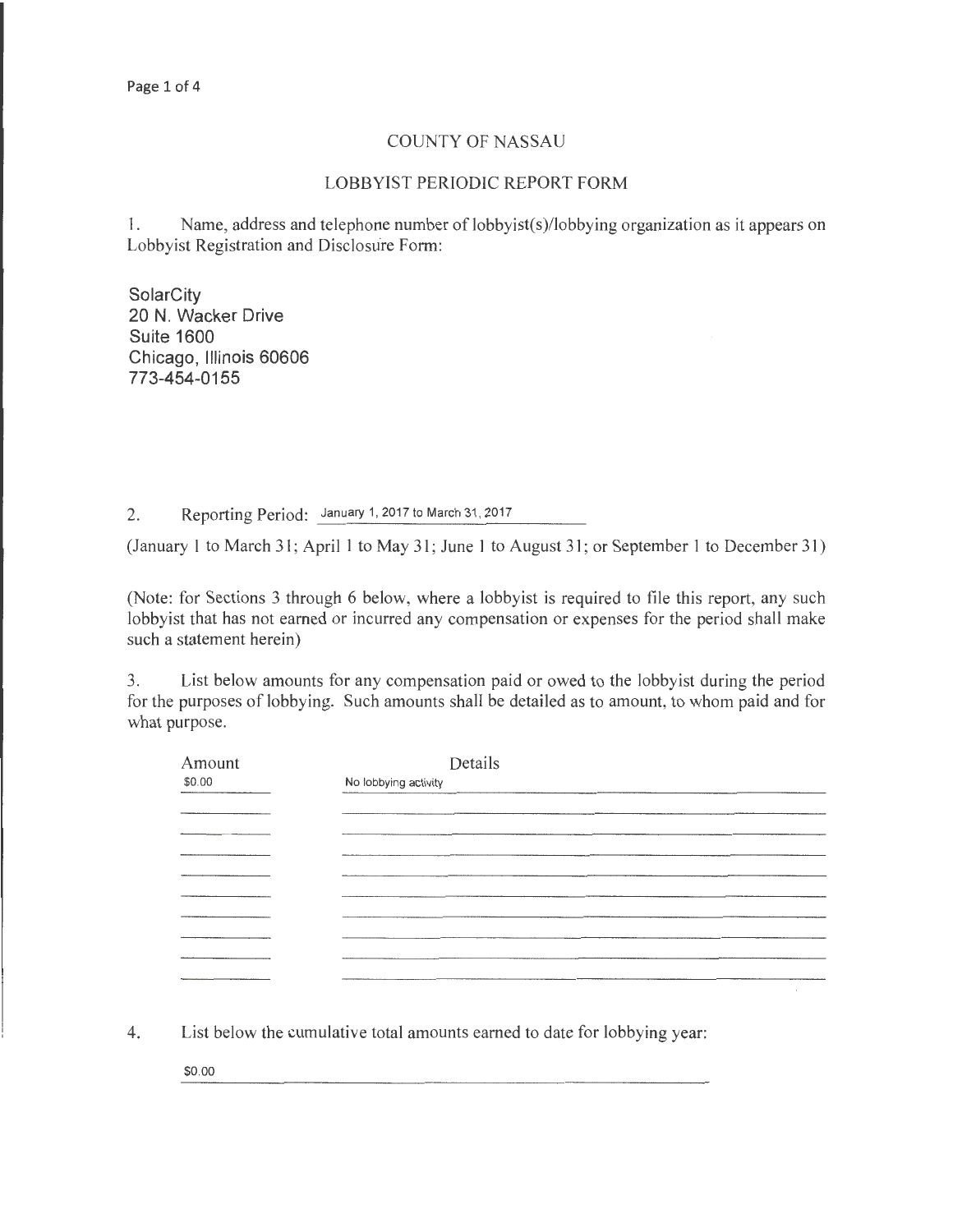Page 2 of 4

5. List below amounts for any expenses expended or incurred by the lobbyist during the period for the purposes of lobbying. Such amounts shall be detailed as to amount, to whom paid and for what purpose.

| Amount | Details              |  |  |  |  |
|--------|----------------------|--|--|--|--|
| \$0.00 | No lobbying activity |  |  |  |  |
|        | _________            |  |  |  |  |
|        |                      |  |  |  |  |
|        |                      |  |  |  |  |
|        |                      |  |  |  |  |
|        |                      |  |  |  |  |
|        |                      |  |  |  |  |
|        |                      |  |  |  |  |
|        |                      |  |  |  |  |
|        |                      |  |  |  |  |
|        |                      |  |  |  |  |

6. List below the cumulative total amounts expended to date for lobbying year:

\$0.00

(In lieu of completing 7 through 10 below, you may attach a copy of your Lobbyist Registration and Disclosure Form, provided the information has not changed.)

7. List whether and where the lobbyist(s)/lobbying organization is registered as a lobbyist (e.g. Nassau County, New York State):

**Jessica Reinhardt- Massachusetts, Nassau County, New York State, New York City, and Suffolk County** 

8. Name, address and telephone number of client(s) by whom, or on whose behalf, the lobbyist is retained, employed or designated.

**SolarCity 20 N. Wacker Drive Suite 1600 Chicago, Illinois 60606 773-454-0155**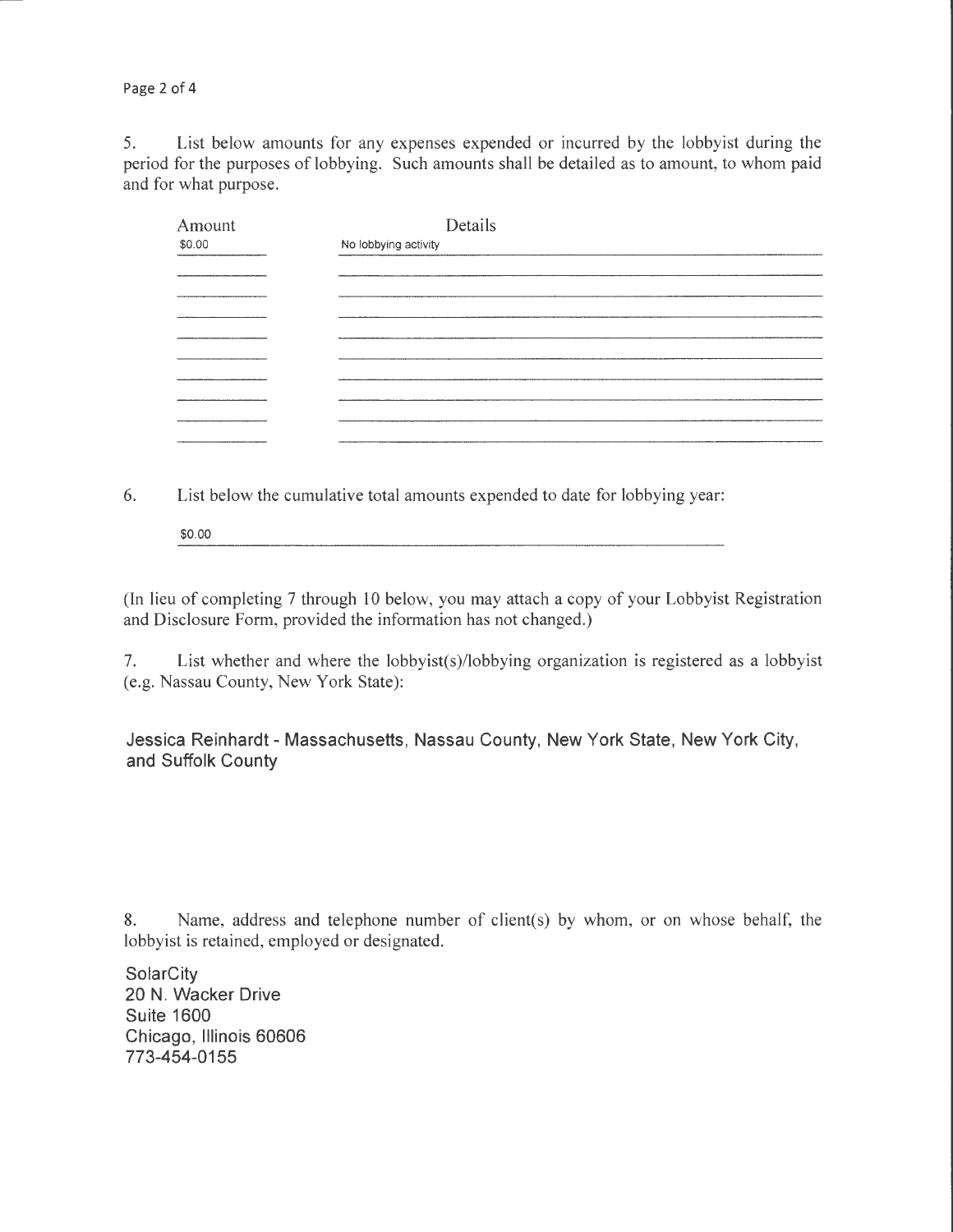Page 3 of 4

9. Describe lobbying activity conducted, or to be conducted, in Nassau County, and identify client(s) for each activity listed, during the Reporting Period.

**No lobbying activity** 

10. The name of persons, organizations or governmental entities before whom the lobbyist has lobbied during the period.

**No lobbying activity**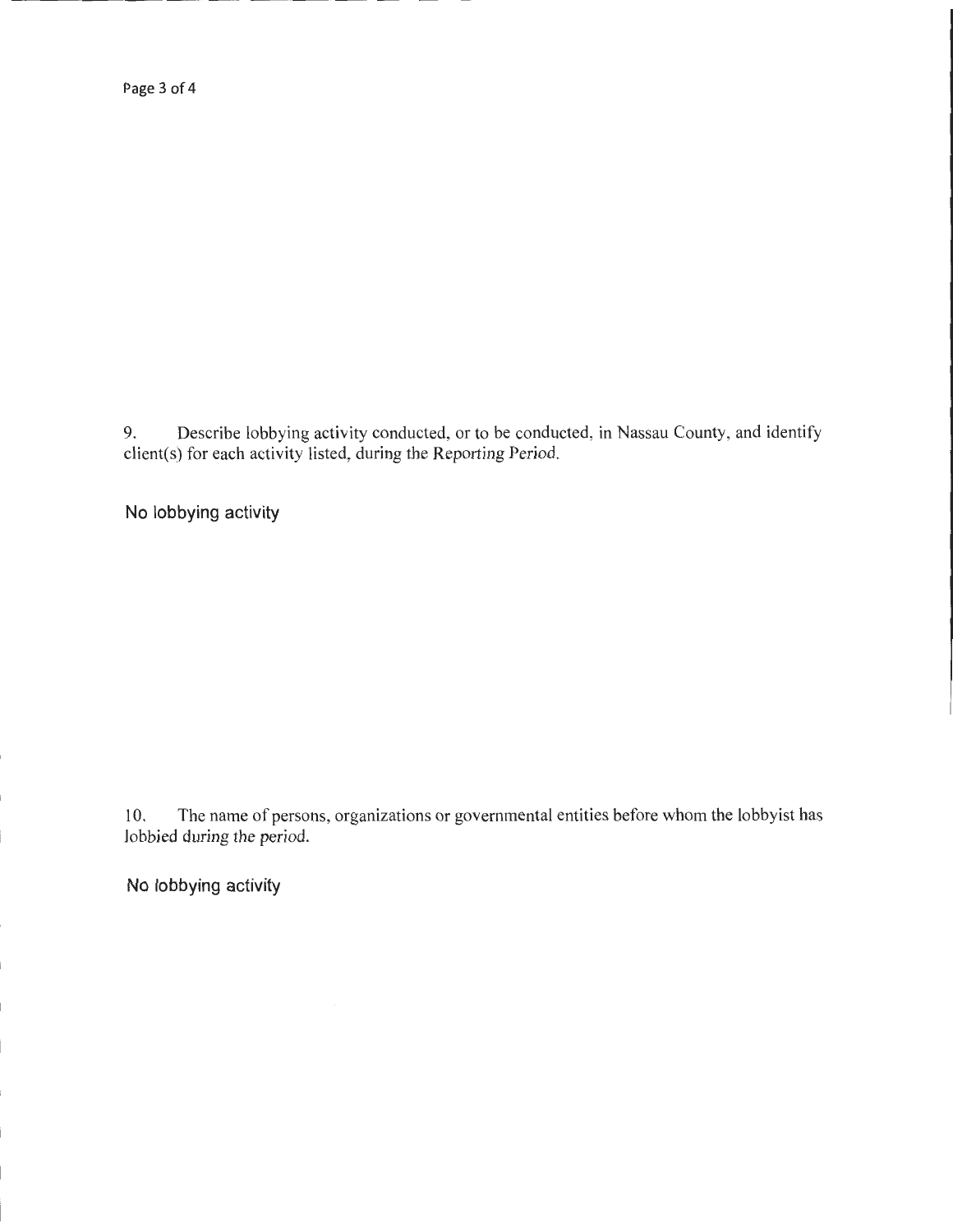I understand that copies of this form will be sent to the Nassau County Department of Information Technology ("IT") to be posted on the County's website.

I also understand that upon termination of retainer, employment or designation I must give written notice to the County Attorney within thirty (30) days of termination.

VERIFICATION: I certify that all statements made on this statement are true, correct and complete to the best of my knowledge and belief and I understand that the willful making of any false statement of material fact herein will subject me to the provisions of law relevant to the making and filing of false instruments and will render such statement null and void.

Dated:  $4:14:17$  Signed:

Print Name: **Will Nicholas** 

Title: Government Relations Manager

| <b>STATE OF NEW YORK</b><br>SS:              |
|----------------------------------------------|
| COUNTY OF NASSAUKings)                       |
| ાપ<br>Sworn to before me this                |
| , 2017.<br>Day of                            |
|                                              |
| NOTARY PUBLIC                                |
| TREVARNO JAY DWYER                           |
| Notary Public - State of New York            |
| NO. 01DW6291877<br>Qualified in Kings County |
| My Commission Expires Oct 21, 2017           |
|                                              |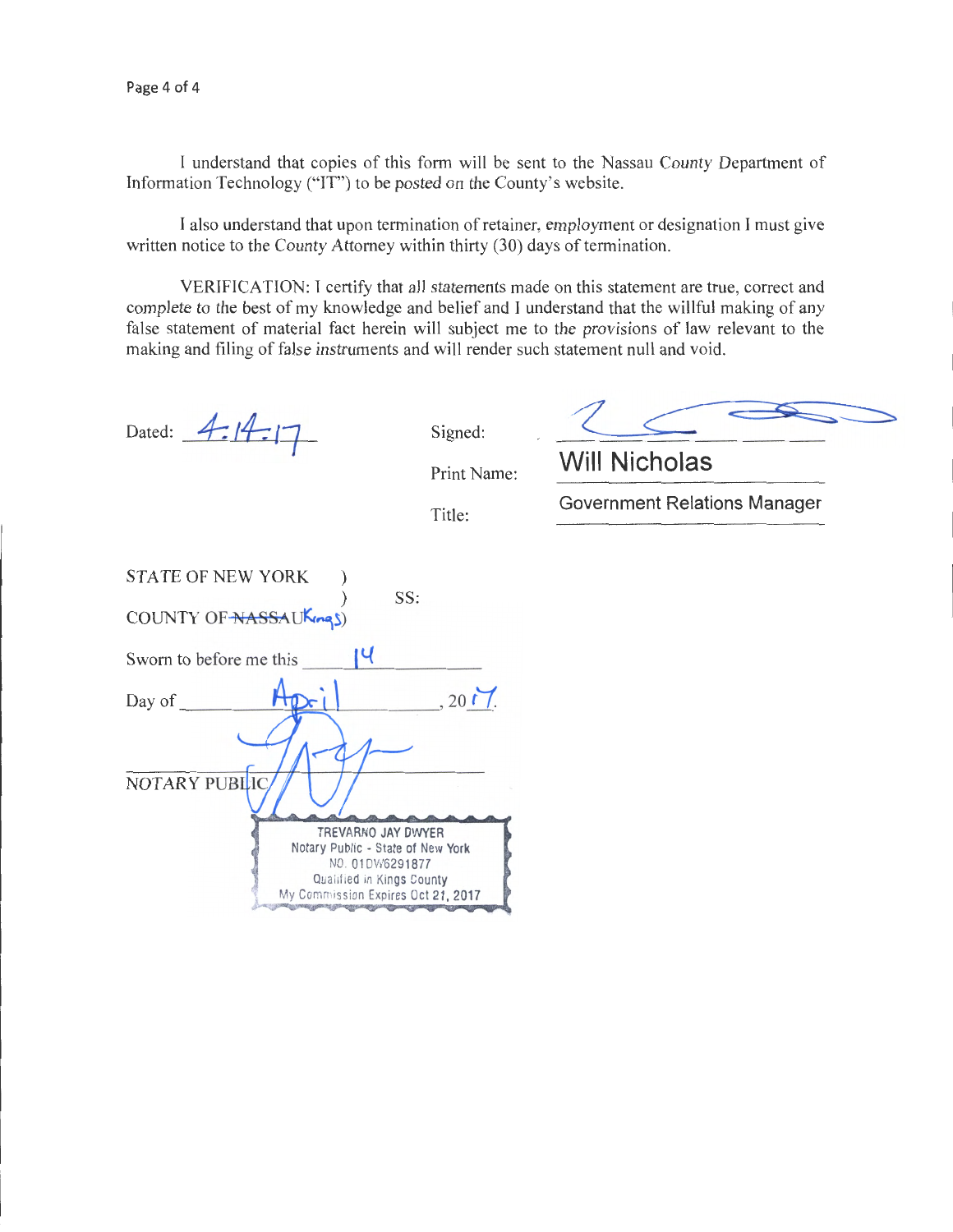Page 1 of 4



REGISTRATION AMENDMENT

# COUNTY OF NASSAU

## LOBBYIST REGISTRATION AND DISCLOSURE FORM

1. Name, address and telephone number of lobbyist(s)/lobbying organization. The term "lobbyist" means any and every person or organization retained, employed or designated by any client to influence- or promote a matter before- Nassau County, its agencies, boards, commissions, department heads, legislators or committees, including but not limited to the Open Space and Parks Advisory Committee and Planning Commission. Such matters include, but arc not limited to, requests for proposals, development or improvement of real property subject to County regulation, procurements. The term "lobbyist" does not include any officer, director, trustee, employee, counsel or agent of the County of Nassau, or State of New York, when discharging his or her official duties.

The information contained on the initial registration for SolarCity is changed as follows:

Tesla, Inc. (Formerly Known As SolarCity) 160 Van Brunt Street Brooklyn, New York 11231 650-681-5181

2. List whether and where the person/organization is registered as a lobbyist (e.g., Nassau County, New York State):

There are no changes to the information contained on the initial registration.

3. Name, address and telephone number of client(s) by whom, or on whose behalf, the lobbyist is retained, employed or designated: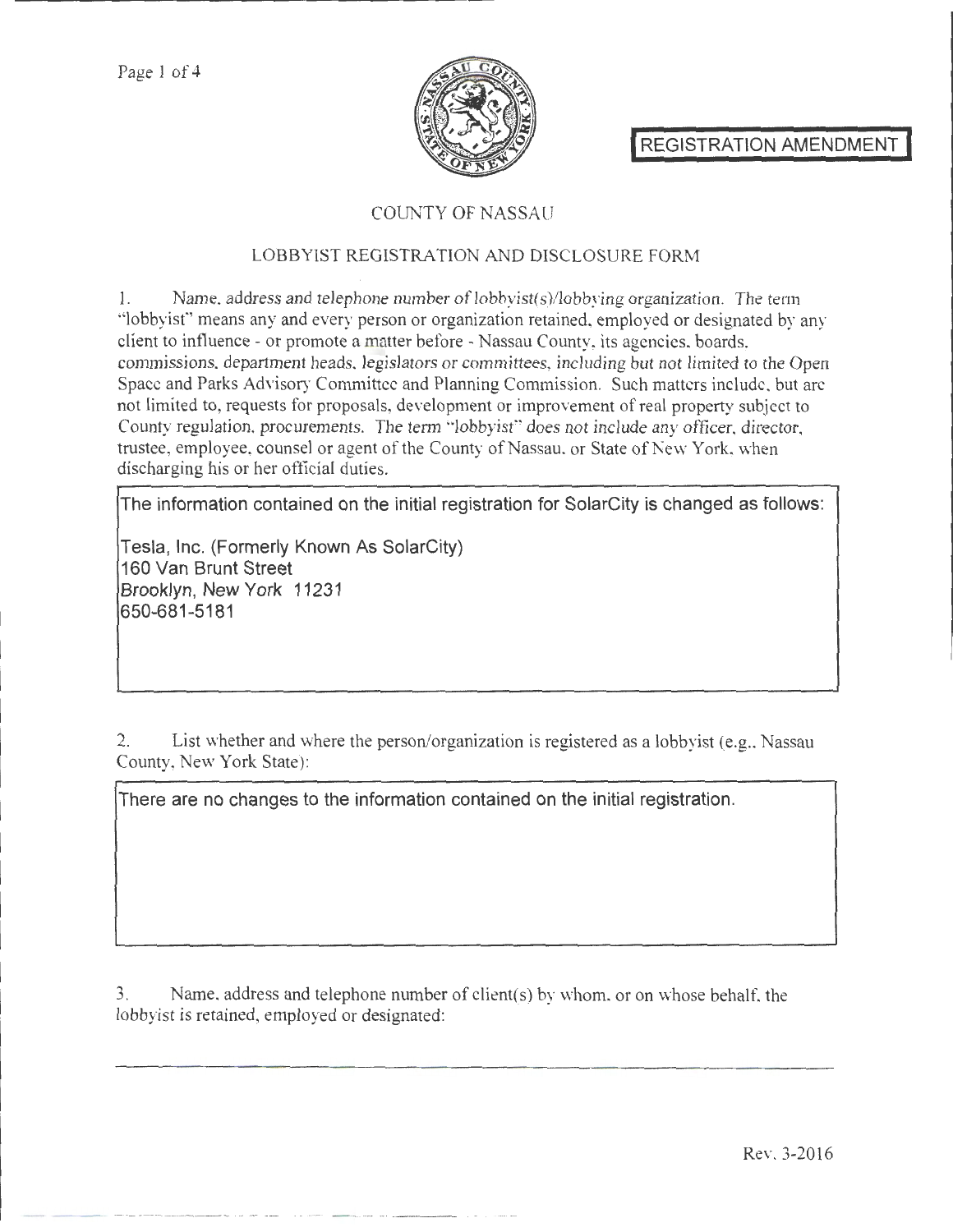Page 2 of 4

The information contained on the initial registration for SolarCity is changed as follows:

Tesla, Inc. (Formerly Known As SolarCity) 160 Van Brunt Street Brooklyn, New York 11231 650-681 -5181

4. Describe lobbying activity conducted, or to be conducted, in Nassau County, and identify client(s) for each activity listed. See page 4 for a complete description of lobbying activities.

There are no changes to the information contained on the initial registration .

5. The name of persons, organizations or governmental entities before whom the lobbyist expects to lobby:

There are no changes to the information contained on the initial registration.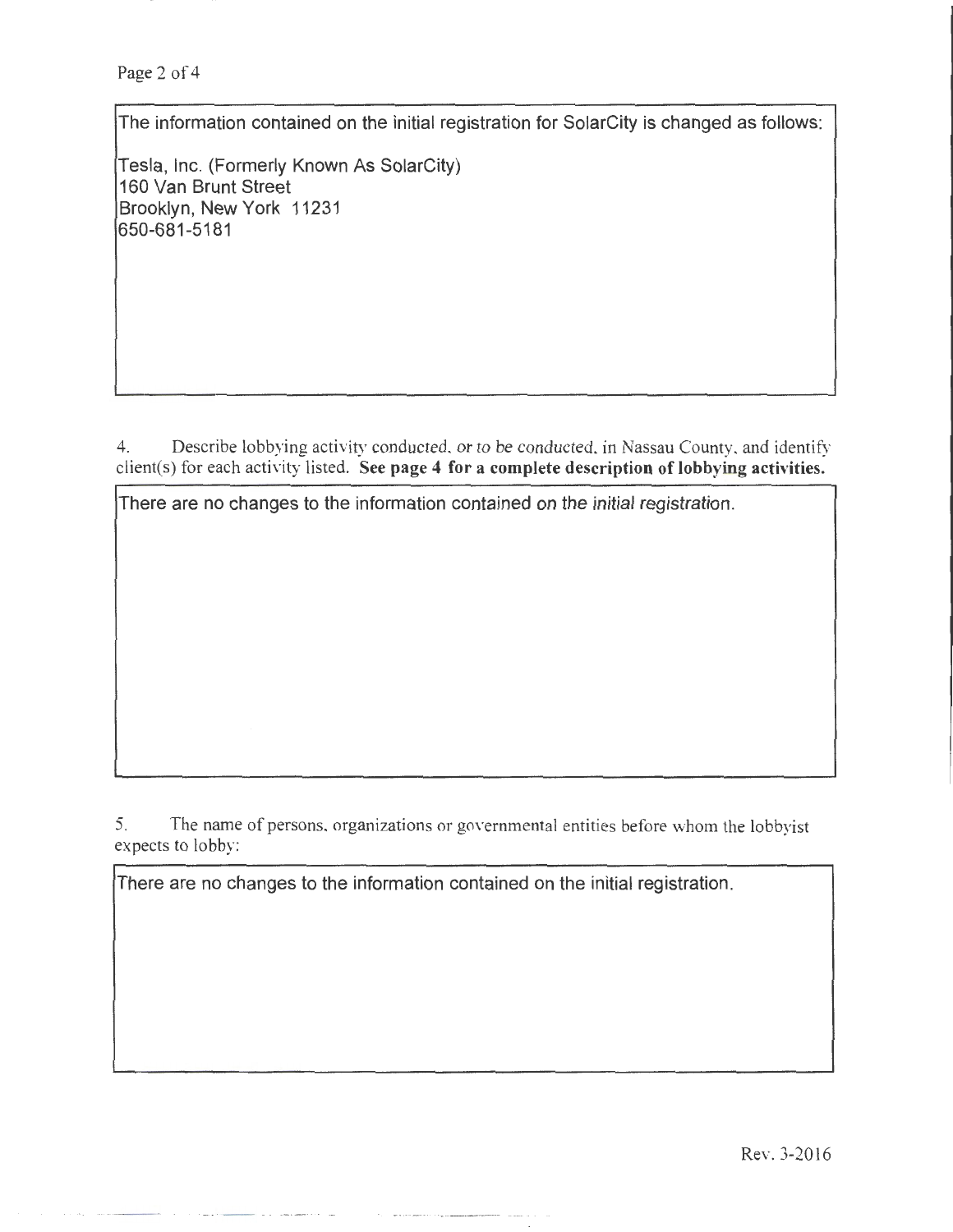## Page 3 of 4

6. If such lobbyist is retained or employed pursuant to a written agreement of retainer or employment, you must attach a copy of such document; and if agreement of retainer or employment is oral, attach a written statement of the substance thereof. If the written agreement of retainer or employment does not contain a signed authorization from the client by whom you have been authorized to lobby, separately attach such a written authorization from the client.

7. Within the previous year, has the lobbyist/lobbying organization or any of its corporate officers provided campaign contributions pursuant to the New York State Election Law to the campaign committees of any of the following Nassau County elected officials or to the campaign committees of any candidates for any of the following Nassau County elected offices: the County Executive, the County Clerk, the Comptroller, the District Attorney, or any County Legislator? If yes, to what campaign committee? If none, you must so state:

I understand that copies of this form will be sent to the Nassau County Department of Information Technology ("IT") to be posted on the County's website.

I also understand that upon termination of retainer, employment or designation I must give written notice to the County Attorney within thirty (30) days of termination.

VERIFICATION: The undersigned affirms and so swears that he/she has read and understood the foregoing statements and they are, to his/her knowledge, true and accurate.

The undersigned further certifies and affirms that the contribution(s) to the campaign committees listed above were made freely and without duress, threat or any promise of a governmental benefit or in exchange for any benefit or remuneration.

Dated: 4.14.17 Signed:

Print Name: Will Nicholas

Title: Government Relations Manager